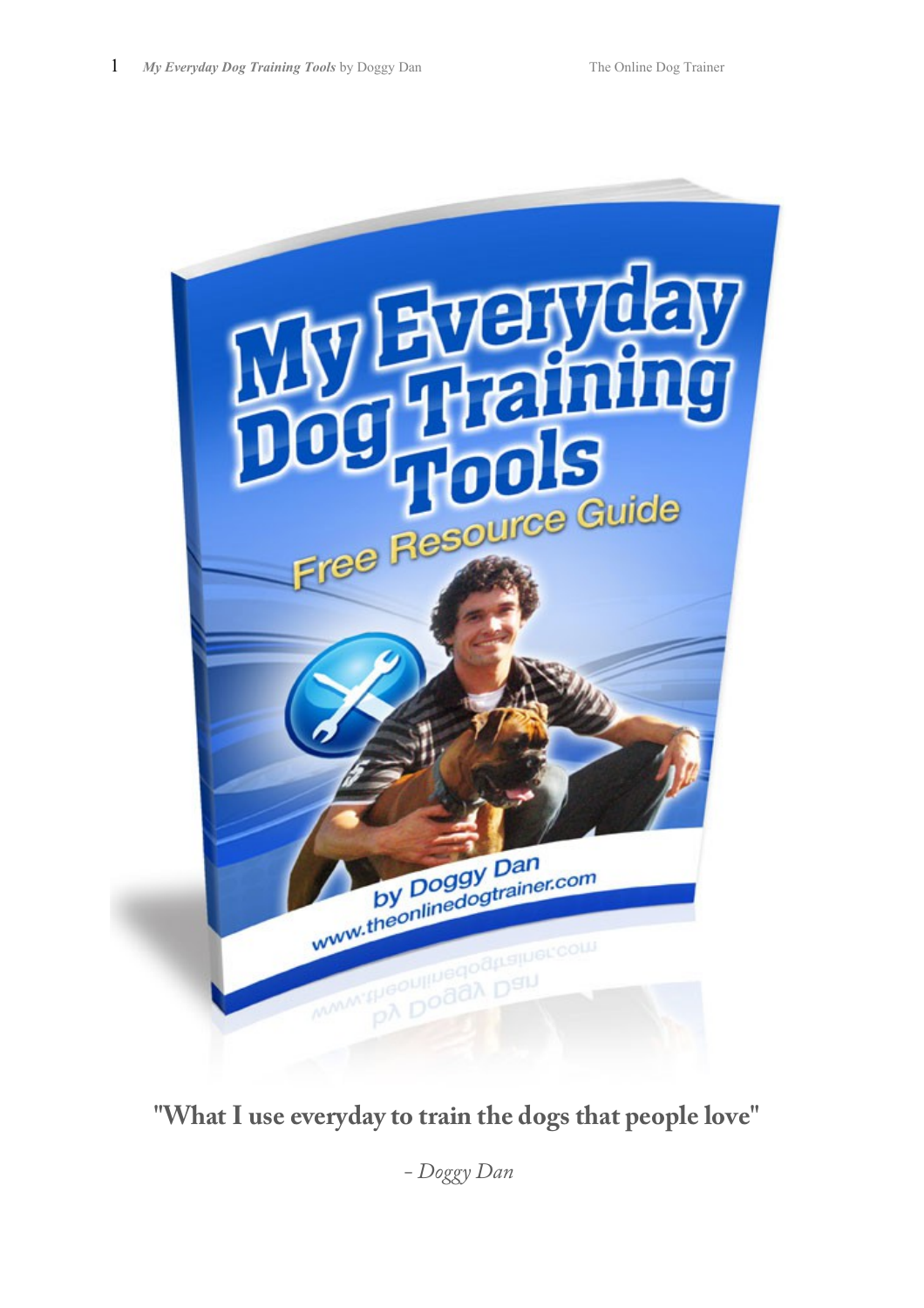### **Contents**

| 3. The Power Of Calm Energy - (Tool: The Calm Freeze)07        |  |
|----------------------------------------------------------------|--|
|                                                                |  |
| 5. Control The Environment - (Tools: Long Line & Short Line)10 |  |
|                                                                |  |

## **Disclaimer**

The utmost care has been taken to ensure that the information presented in this book is accurate. However, the reader should understand that the information provided does not constitute legal, medical or professional advice of any kind.

No Liability: this product is supplied "as is" and without warranties. All warranties, express or implied, are hereby disclaimed. Use of this product constitutes acceptance of the "No Liability" policy. If you do not agree with this policy, you are not permitted to use or distribute this product.

We shall not be liable for any losses or damages whatsoever (including, without limitation, consequential loss or damage) directly or indirectly arising from the use of this product.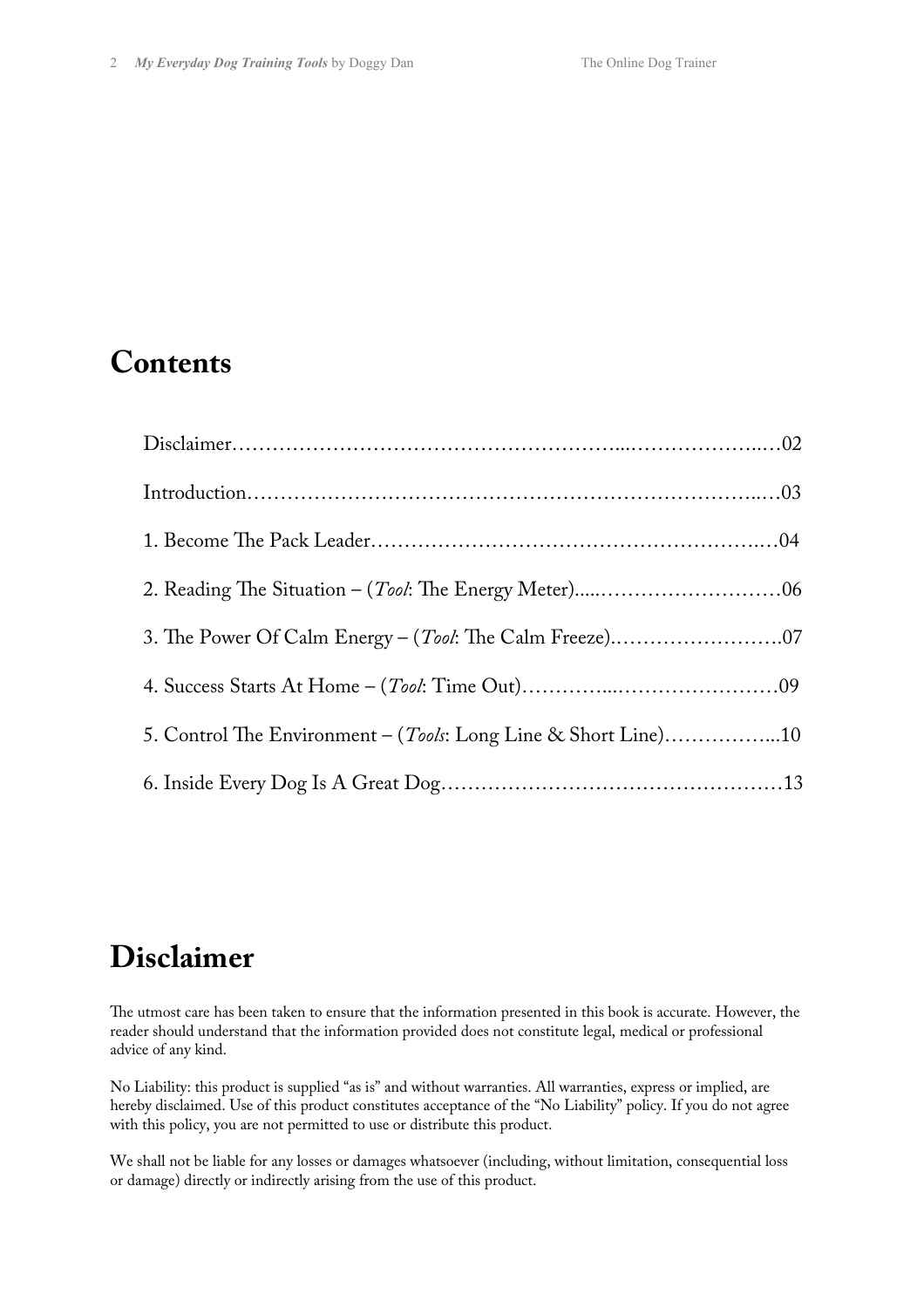## **Introduction**

There are literally thousands of dog lovers all over the world who are struggling right now with their puppy and dog problems due to a lack of knowledge. It's actually very sad to think that all of this could have been avoided if owners had known some simple techniques and been given some of the secrets that the top dog trainers know and understand.

Unfortunately, because humans and dogs are biologically so diferent to each other, there are certain things that we do that can actually cause these problems rather than solve them. Of course we love our dogs, and we want the amazing relationships that other people have. But the reality is that our actions are actually often causing the dog problems we are experiencing… and it doesn't have to be this way.

That's right  $-$  if you had known what I am about to share with you early on, when you frst got your dog or puppy, then none of these issues that you are facing now would ever have started. You would instead be enjoying life with your amazing dog as we speak.

However if things are not going well with your dog or puppy don't feel that all is lost. There's still hope that you can turn everything around and it's actually easier than you think. Even if you've tried everything you can think of, tried several dog trainers and read lots of books, deep down you know that there is something missing.

You see the real problem is that we are not taught about how dogs think, so it's a mystery to most people how we should work with them. We're stuck trying out tactics that we think make sense to humans without ever considering what it actually means to our dog.

This guide will explain some very important areas to focus on that will give your dog a completely diferent view of you, their owner and get them to start listening to every single word you say. Plus I've included some of the tools I use every day with my clients.

Are you really ready to stop all those unwanted behaviors? Are you ready to get your puppy or dog of onto the right track and build that relationship you always dreamt of?

Then lets get started... To take a free look around my complete dog training solution: [CLICK HERE](http://radyx.doggyd4n.hop.clickbank.net/?tid=asl_todt_medtt_v9_1d)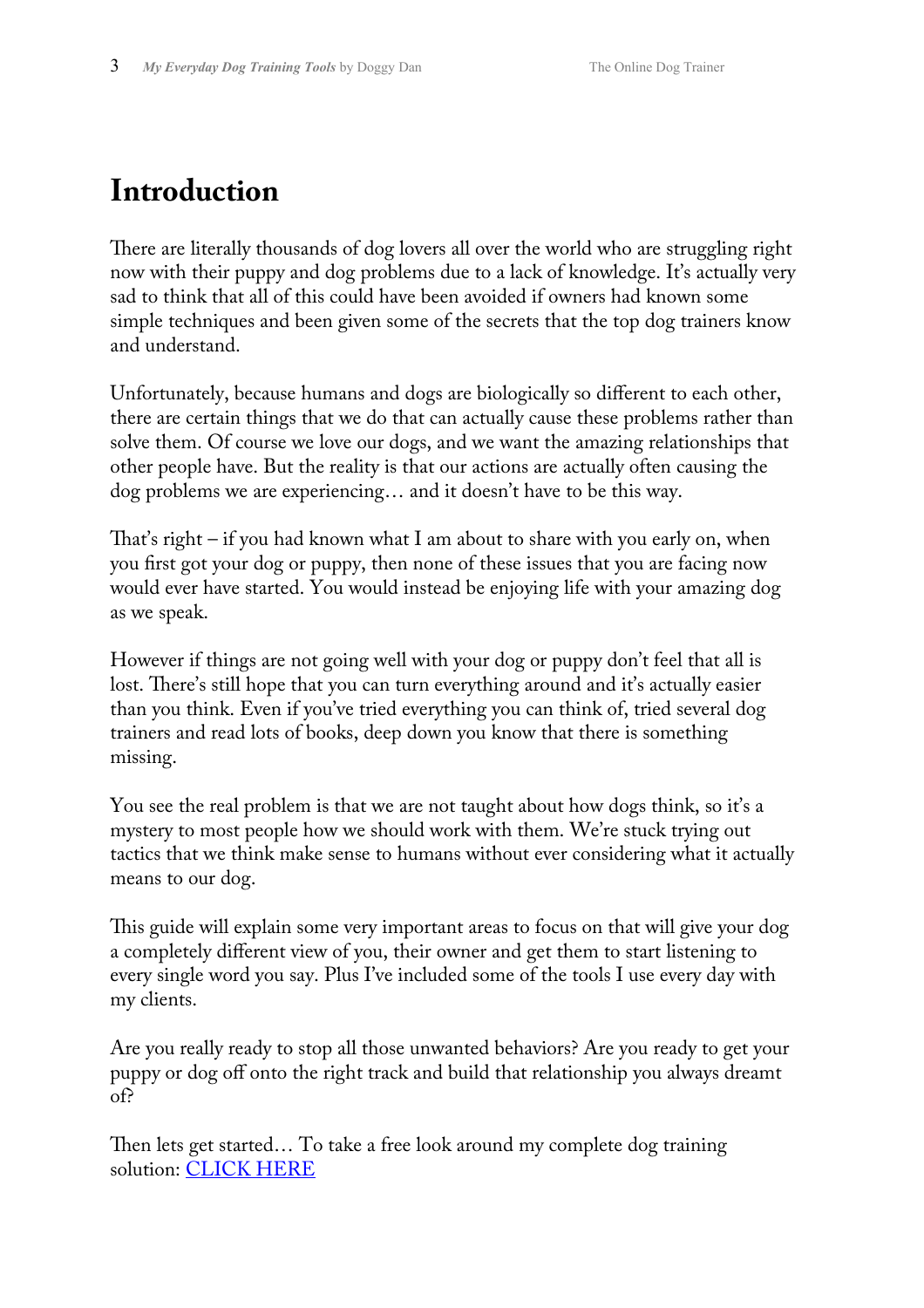### **1. Become The Pack Leader**



Of all the things that's going to help you to stop any unwanted behavior and develop the relationship with your dog that you have always dreamt of is understanding how to become the pack leader. This is the fundamental principle of my dog training method, and must be in place to experience the full impact of my everyday tools and techniques.

Dogs are pack animals, so they understand that there are leaders and followers in their pack, which includes you. Knowing how to communicate to your dog the clear message that you are the pack leader and you make all the decisions is not difficult however it is something that is not widely taught.

Without this basic foundation in place you could spend the rest of your life trying to train your dog, reading books, going to diferent trainers and wondering what is going wrong. You may even think that your dog is stupid or deliberately trying to annoy you. When all along in your dogs mind you were simply not the pack leader and so they did not see why they should listen to you. Thus any training was really a waste of time.

Now before we get started it is really important that I emphasize that when I talk about being the pack leader I am talking about a loving leader, more like a parent to a child than a mean boss! Using my method there is absolutely no place for shouting, hitting, kicking your dog or causing any fear or pain.

In fact this method is so gentle and amazing that it is fully endorsed and used by the SPCA of New Zealand, so you can rest assured that everyone in the family is going to be happy to implement it.

So how does it actually work? Well it's all about thinking like a dog rather than a human – in a way it is sort of dog psychology. Let me give you a quick example of what I am talking about and show you a quick glimpse through the eyes of a dog rather than our own.

One of the most common misconceptions is that an old bone (or any edible chew for that matter) lying around in the house or the garden has no meaning for your dog. It's just a treat that you, the loving owner, have given to your dog and they don't want it…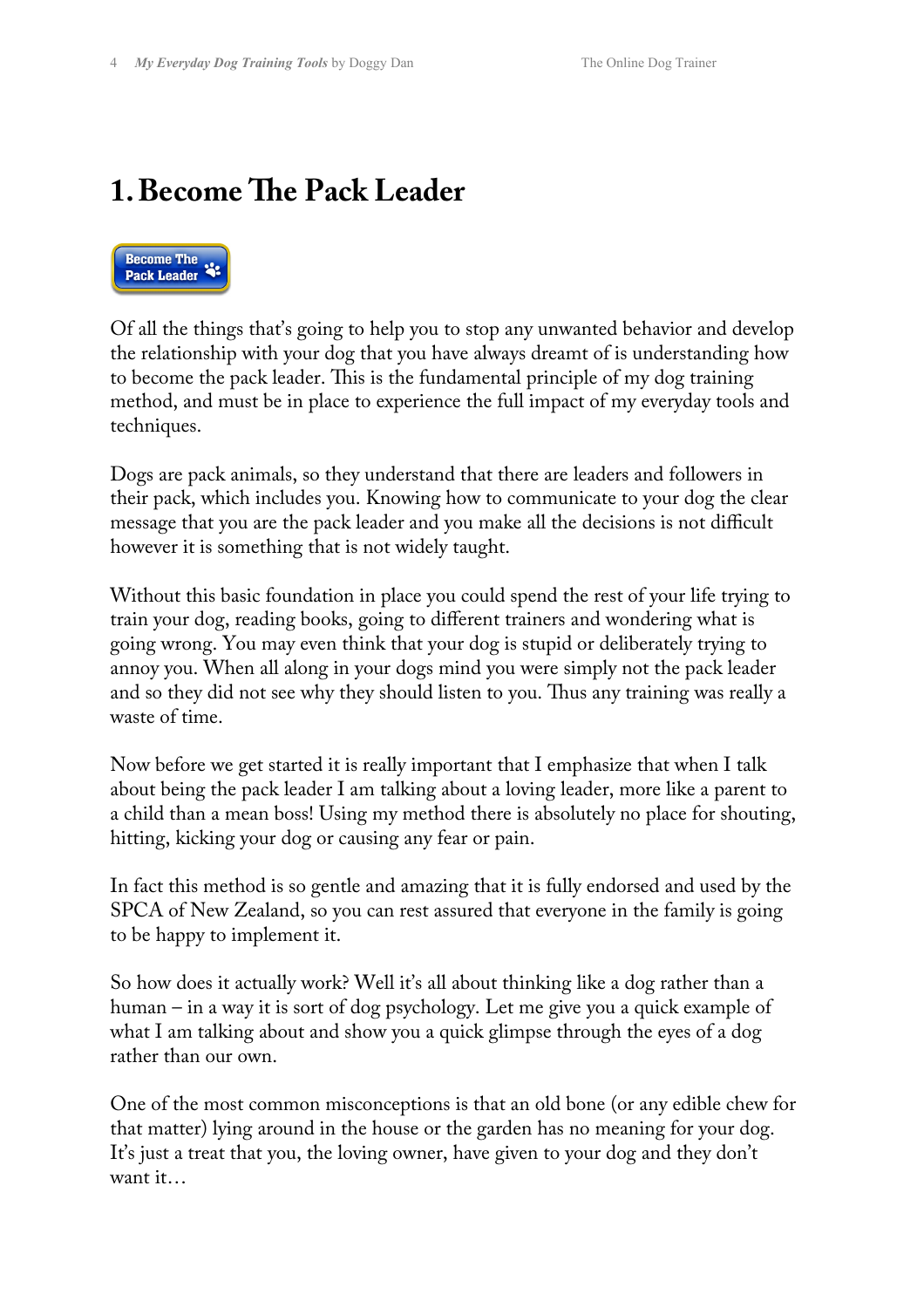Now your dog may not have touched it in months, or they may have buried it in the garden or down the back of the couch, and to us it is rubbish, worthless and irrelevant. In our human minds it has no bearing at all on the dog behavioral issues that we are experiencing and so desperate to fx. Yet to your dog this bone is their PROOF that they are the pack leader. In their minds, since they control the food, which is one of, if not the most important resource in their world, they must be the leader!

So in a nutshell, as long as that bone is lying around under their control, nothing that you do can convince them that you are their master. To them that bone is like the King's crown, the treasure chest and the golden goose all rolled into one.

Very often people are actually told by trainers who do not know any better to leave bones and food toys lying around to try to keep your dog content when they are left alone. Now you will understand that whilst this all sounds very good in theory, if you think like a human, the truth of the matter is that to a dog this will cause you a lot more issues in the long run. You could in fact be setting yourself up for a lot of trouble.

Its amazing really that such a simple thing as leaving bones around for the dog can lead to such huge issues because they think they are the pack leader. And remember that this is just one tiny little example of the way your dog views things. The good news is that is so easy to rectify – simply pick up the bones when your dog has fnished eating them! Easy.

So hopefully that gives you a good idea of what I mean when I say that to help a dog you have to think like a dog, and stop expecting them to think like humans.

I have developed 5 Golden Rules to Becoming the Pack Leader which, when applied consistently, will remove as much as 95% of the problems you're experiencing with your dog. If you'd like to learn more about them, please visit my site, The Online Dog Trainer, which shows you exactly how to become the pack leader without any fear or aggression:

#### [CLICK HERE](http://radyx.doggyd4n.hop.clickbank.net/?tid=asl_todt_medtt_v9_1d)

In the following chapters we'll look at just some of the tools and techniques that I use every day to help people train puppies and dogs.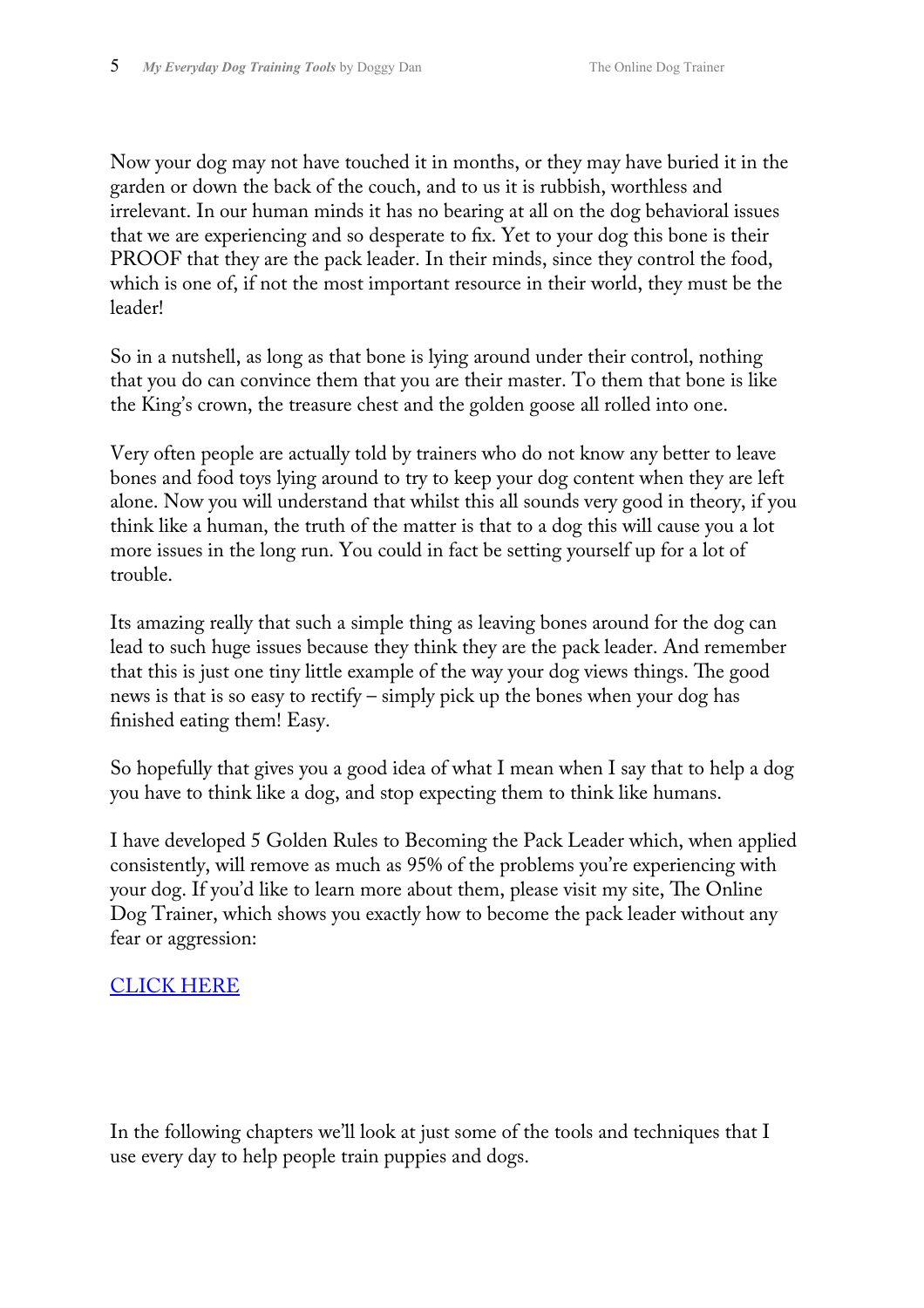### **2. Reading The Situation** (*Tool*: The Energy Meter)

Energy Meter (2)

One of the most important tricks of the trade in dog training is learning to pick up on the very subtle message that your dog is giving you when you are working with them.

Dogs – just like humans – have emotions, however they are unable to communicate the way we are used to. So when they are stressed, bored, frustrated or scared they exhibit signs expressing these emotions but obviously can't use spoken English. This presents a problem for them if we simply ignore them and plough ahead regardless with our training.

Learning to read your dog means that you are able to adjust anything you do in training to suit their specifc situation. Now this may sound quite straight forward yet one of the big issues that I have found with people's training routines is that the dog is simply not coping with the situation.

When your dog becomes too excited, fearful, or focused, something happens that means that nothing that you do is going to work. Put very simply, you could say that the adrenalin kicks in.

Adrenalin is produced in your dog's brain during stressful times leading to the fightor-fght response that they have. Either they will try to run away or it's time to stay and fght. Neither of which are very helpful when you are trying to train your dog!

So one trick when working with your dog or puppy is to avoid this state no matter what. And one way that helps is if you think of what I call an Energy Meter, which goes from 1 up to 10. I call it the Energy Meter because when your dog is asleep they are down at a level 1 and when adrenalin kicks in they are up at around 8-10. Now the problem is, in many situations people are trying to train their dogs and alter their behavior when the dog's energy level is up at around  $6-8$ . This is simply too high.

As soon as your dog gets a blast of adrenalin everything goes bang! Breathing rate increases, heart rate increases, muscles tighten and go to work overtime... The leash goes tight and you are almost pulled over, their eyes are on stalks, they start barking and running around out of control. If you are inside the house your dog could be barking madly at the window, barking or shaking under the bed…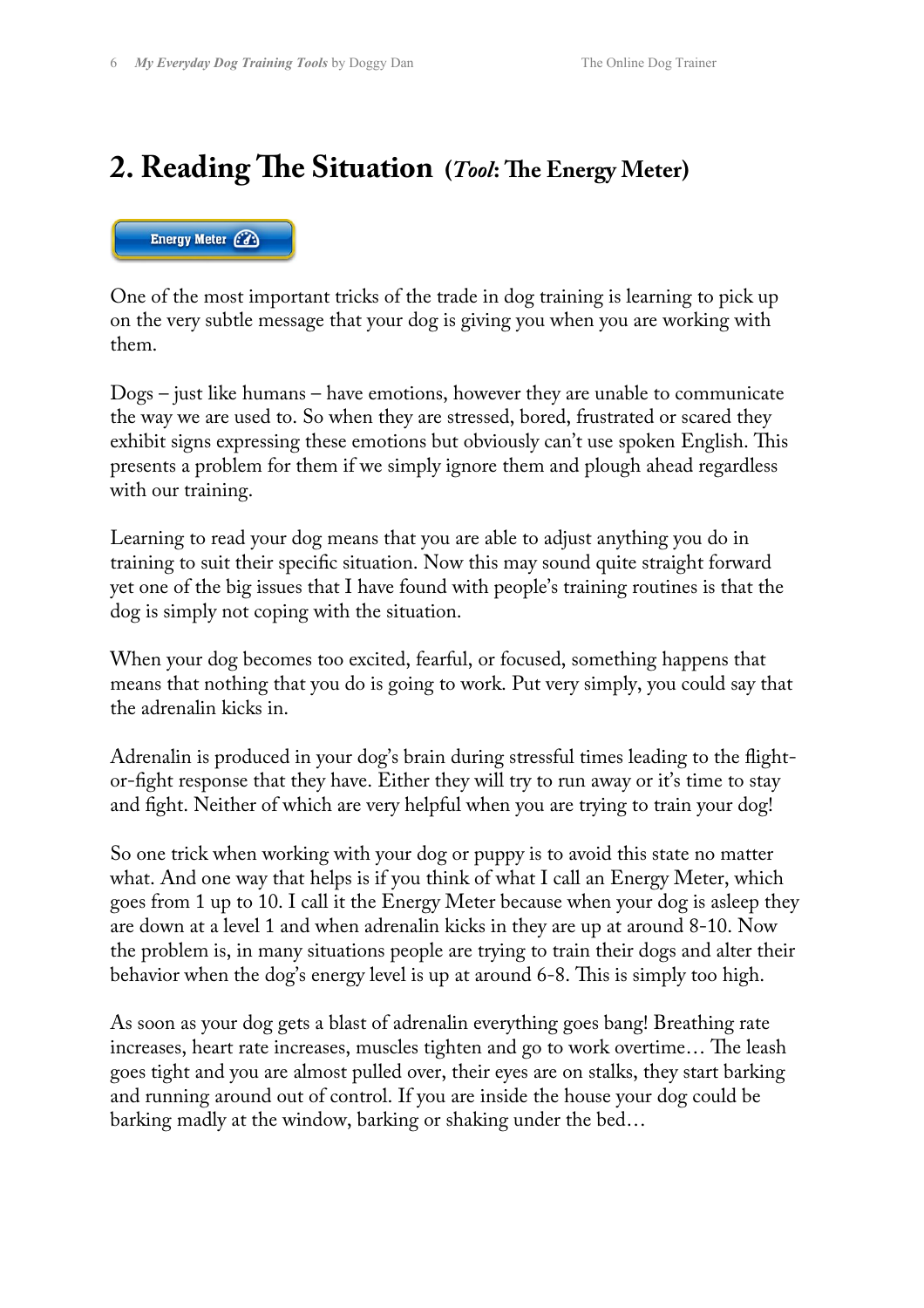The bottom line is that their behavior is not good. It has suddenly changed. This is their fight or fght response kicking in. If your dog is not on a leash at this point then they are off and out of control.

As you can imagine, none of this is pleasant to watch. So what happens? Well we start to become frustrated, angry, and annoyed with the situation and sometimes our dog and our reactions simply make things worse. It is a viscous cycle and our training goes nowhere or backwards.

Understanding that you need to keep your dog well away from level 8 where the adrenalin kicks in is crucial. And here is the secret. When you take things slowly to start with, and your dog gets used to things at a slightly slower pace then the pay of later on is huge.

Learn to work with your dog in the calm zone from 1-5 and take things slowly to start with. If you are in this zone and your dog sees something that gets them excited they will be aware of it however they will only end up at say a level 6 or 7. Since no adrenalin kicks in they will calm down really quick again for you – ready to carry on with your training.

If you are really serious about helping your dog, learning to read them in every situation and setting them up to win in every situation then I recommend you take a look at my video series on the Energy Meter, which will help you do just that:

All of this is inside my video website which you can take a quick tour around from here…

[CLICK HERE](http://radyx.doggyd4n.hop.clickbank.net/?tid=asl_todt_medtt_v9_1d)

# **3. The Power Of Calm Energy** (Tool: The Calm Freeze)



Nowadays it seems like everyone is talking about calm energy, but very few people actually have any advice on how to apply it to dogs. In this chapter I want to tell you about one of the most talked about techniques on my website because people are just stunned with how powerful this is when done correctly.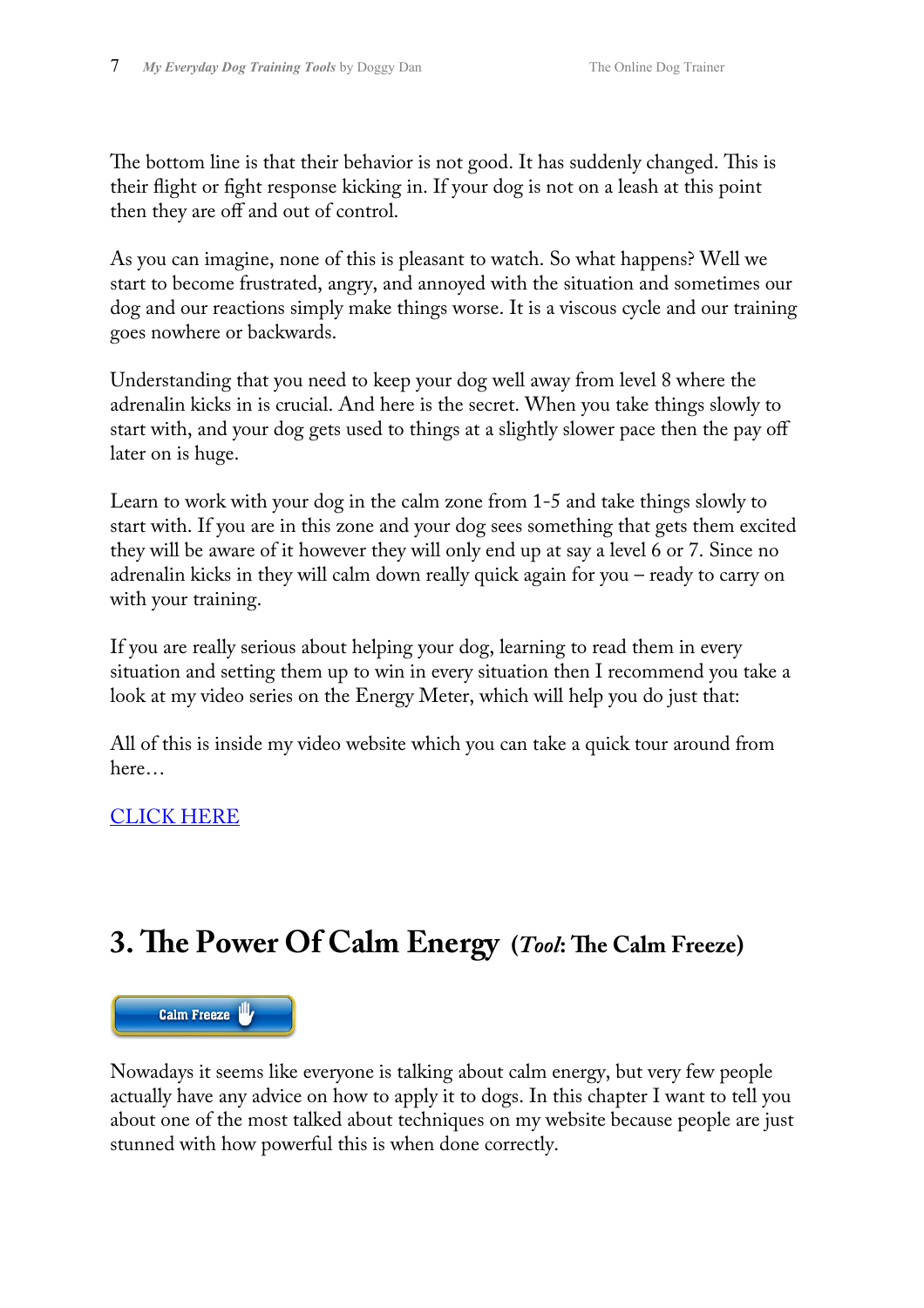I call it the Calm Freeze, but frst let me put it into context by describing a scenario that many of you will have experienced where this technique is so useful.

You are calmly walking down the road with your dog or puppy when suddenly another dog comes into view and grabs their attention. Immediately they become too excited, overly aggressive or maybe very fearful. It is important to point out that every dog will respond diferently yet the calm freeze technique will work whatever their emotional response. On the energy meter your dog is heading rapidly up the scale and is at say, a 7. The adrenalin has not yet kicked in but we need to do something fast to calm them down and avoid a complete melt down.

Now usually what happens at this point is that we then mirror our dog and we too become highly energized, with a tug on the lead, quickly correcting our dog with a "leave it" command. To which our dog responds with more energy and barks or pulls even harder resulting in an increased response from ourselves and before we know it their adrenalin has kicked in and we might as well all go home to calm ourselves down.

So here is where the calm freeze technique comes into play. At the point at which you detect an increase in your dog's energy due to the sighting of another dog, calmly walk your dog a couple of yards away. Then with your back to the other dog as a distraction, crouch down and without a word take your hand palm up, under your dogs chin and lightly hold the collar.

Here are a couple of other important points to make sure that you are doing it correctly. Firstly, you do it all in silence, no talking. Secondly, you hold as lightly as possible, this is not about causing your dog pain. And thirdly, you look away from your dog, down at the ground with a relaxed expression. Your dog will read you like a book and will very likely be stunned into silence! Once they are calm then you simply loosen your grip and gently let go, stand up and carry on walking, leaving them in that calm state of 2 or 3 on the energy scale.

Now if you try this and they take no notice of you then that is because they are the pack leader and not you. So it's time to get the basics put in place frst.

So you may be thinking, is that it? And the answer is absolutely Yes! But remember, the beauty of this technique and this whole method lies in its simplicity. You see our thoughts, our words and our actions are all important and when we align all three we become very powerful. If you only shout the words "Calm Down" at your dog but you are still stressed and pulling aggressively on the lead your dog will not respond calmly – they will refect back your energy.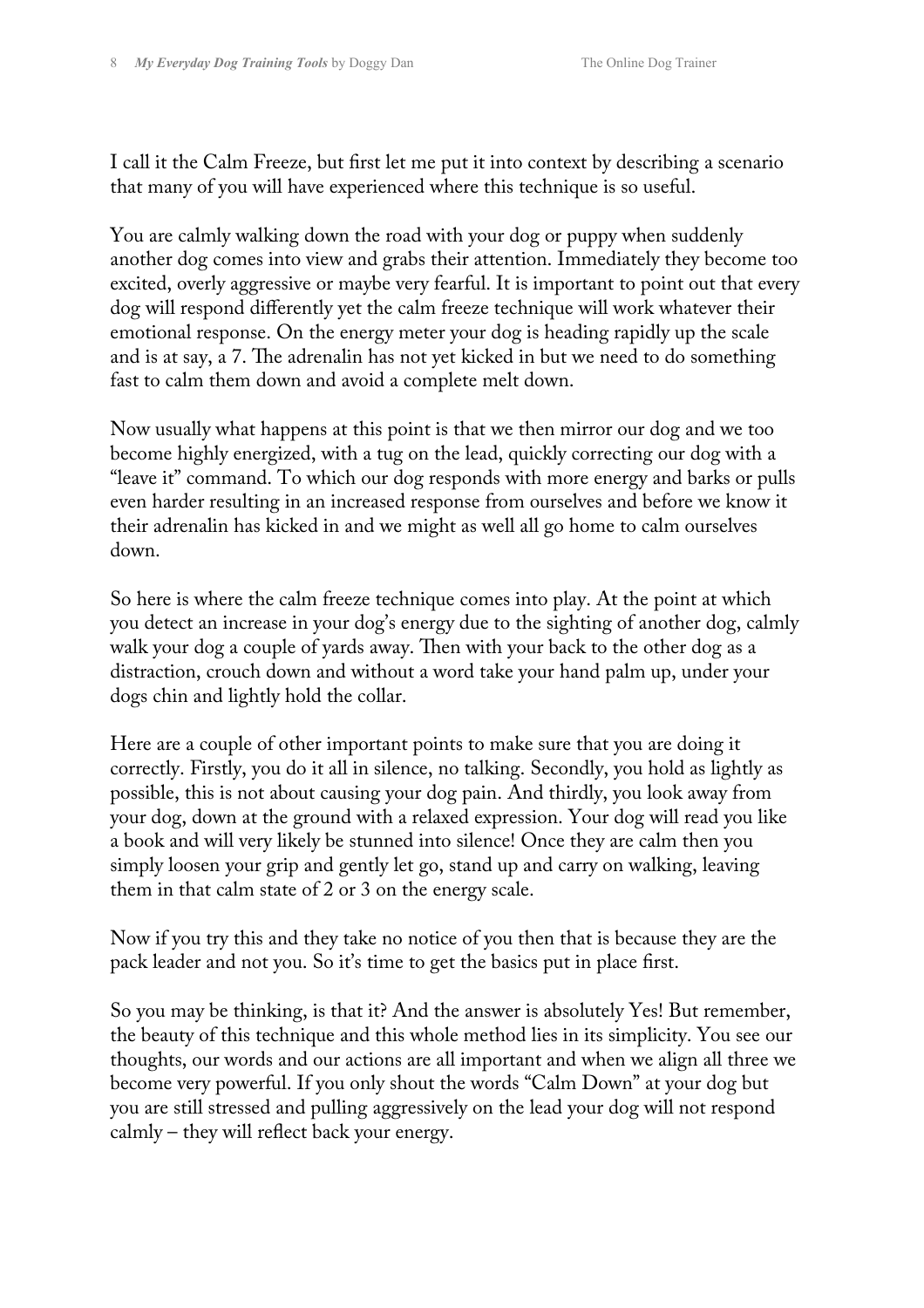So by putting your own mind into a calm state, by staying silent, demonstrating a calm behavior by crouching down and turning away, your dog will understand your communication very clearly. As they say, actions really do speak louder than words. This is just one technique which when used in conjunction with all the other tools can be part of that magical moment when your dog starts to take notice of you. The great thing about the calm freeze is that you can do it anywhere both inside and outside and it doesn't require another piece of equipment. Just your hand and your dogs collar.

There are so many situations where you can use the calm freeze with dramatic success such as when your dog is barking in the house at somebody outside or if your dog is shaking and scared of the freworks.

Now I have done my best to describe how to do this technique, but actually watching me do it will make it much more real. You'll really 'get it'. Plus you'll also be able to see for yourself how the dogs I apply it to respond.

To find out more about my website, and watch the The Calm Freeze videos inside:

[CLICK HERE](http://radyx.doggyd4n.hop.clickbank.net/?tid=asl_todt_medtt_v9_1d)

### **4. Success Starts At Home (***Tool***: Time Out)**



Sometimes the simplest things are the most powerful and it is so true of this dog training technique that I am about to share with you now. It is such a simple tool and we all have it already set up in our homes ready to use, however very few people actually use it properly. Let me describe the situation where it can be used so efectively.

Your dog jumps up on your new couch. You shout very calmly "FIDO OFF" to which Fido obeys. However a few seconds later he is back up on the couch staring straight at you. "FIDO OFF" you reply in your now rather stressed voice. Somehow you know that it is not working, however there seems to be very few alternatives. Over the course of the next few minutes Fido succeeds in winding you up like a grandfather clock resulting in you shouting your head off at him and chasing him all over the room. Sound familiar?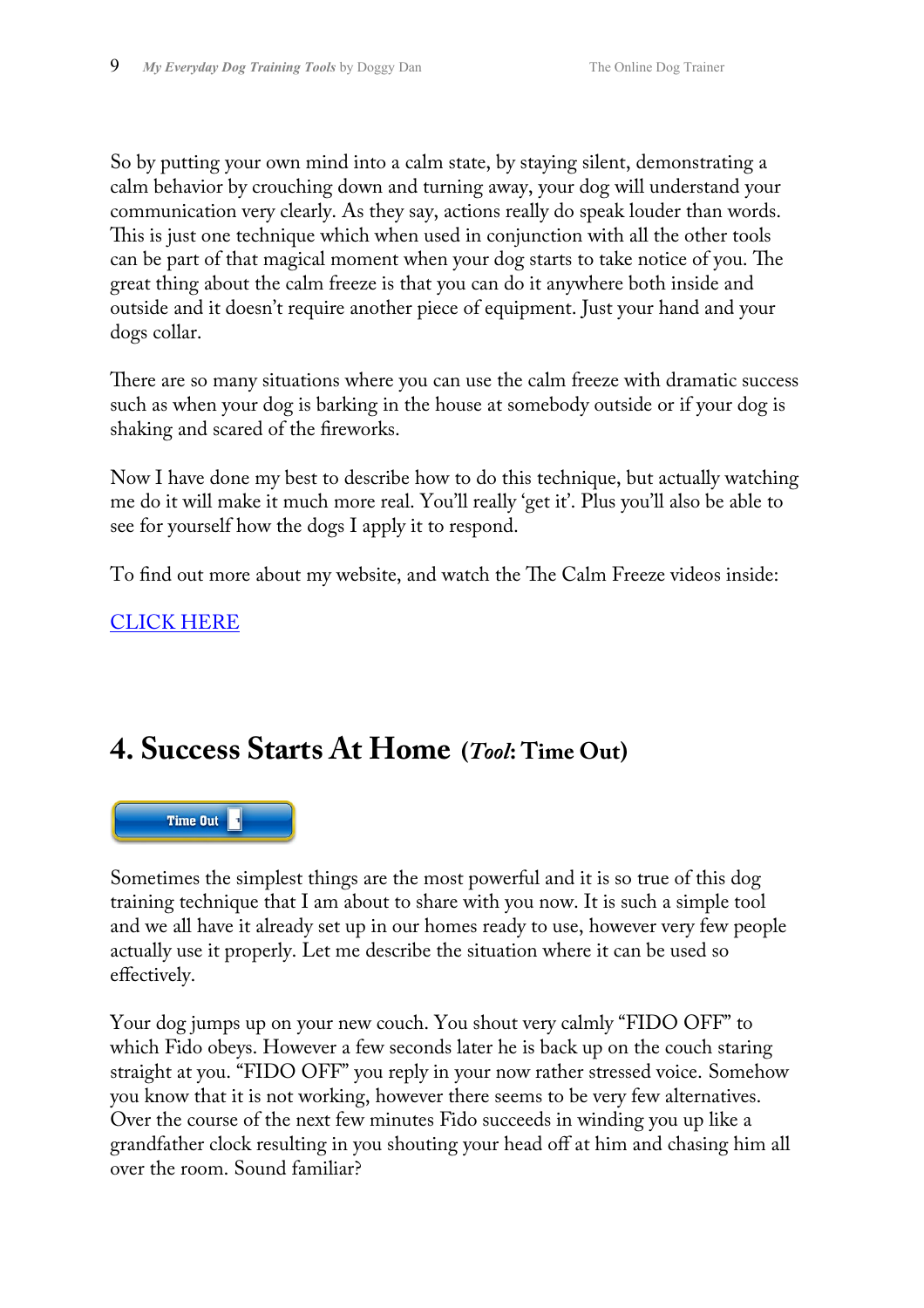Well the great news is that it doesn't have to be that way and here's why. One of the biggest reasons that dogs do not change their behavior is that we are actually training them to continue the old patterns. Let me explain. Fido very likely did not actually want to sleep on the couch as much as he wanted some attention. And our technique of shouting at him, getting frustrated and chasing Fido around the room gave him all the attention he could have wished for and more!

Now when you become the pack leader your dog or puppy is going to be far more respectful of you. Put very simply they are not going to jump all over the couch knowing that you do not want them up there. However when your dog thinks that they should be running the show you will run into more areas of contention than you could possible would wish for.

So what is our alternative option for dealing with our dog when they jump up on the couch? Here is the solution. The first time they jump up, take them very calmly and place them on the foor without a word being spoken. If they jump up again you take them by the collar and put them in Time Out. Close the door on them and walk away. When they are quiet you can let them out, but make sure you ignore them.

It's as simple as that.

A couple of points to cover off some questions you may face.

Firstly, if you are concerned that you can't catch your dog because they are too fast then carry on reading. In the next chapter I shall explain how to ensure that your dog no longer has the upper hand on you in the speed department!

Secondly. Your time out room needs to be safe for your dog and secure. Usually a bathroom or toilet works well as they have few windows and are quite small. Remember when your dog is in Time Out they are not supposed to be having fun, so sometimes outside in the garden is not the best option.

Thirdly. If your dog is barking you really want to wait until they stop before letting them out. If they are quiet then a couple of minutes is usually long enough frst time round for them to think twice about doing it again.

The beauty of time out is that you no longer have to enter the cycle of becoming stressed, shouting and frustrated. Let's face it, nobody enjoys shouting at their dog. In fact shouting your dog's name when they have done something wrong can quickly ruin your chances of them coming to you when you call them at the park.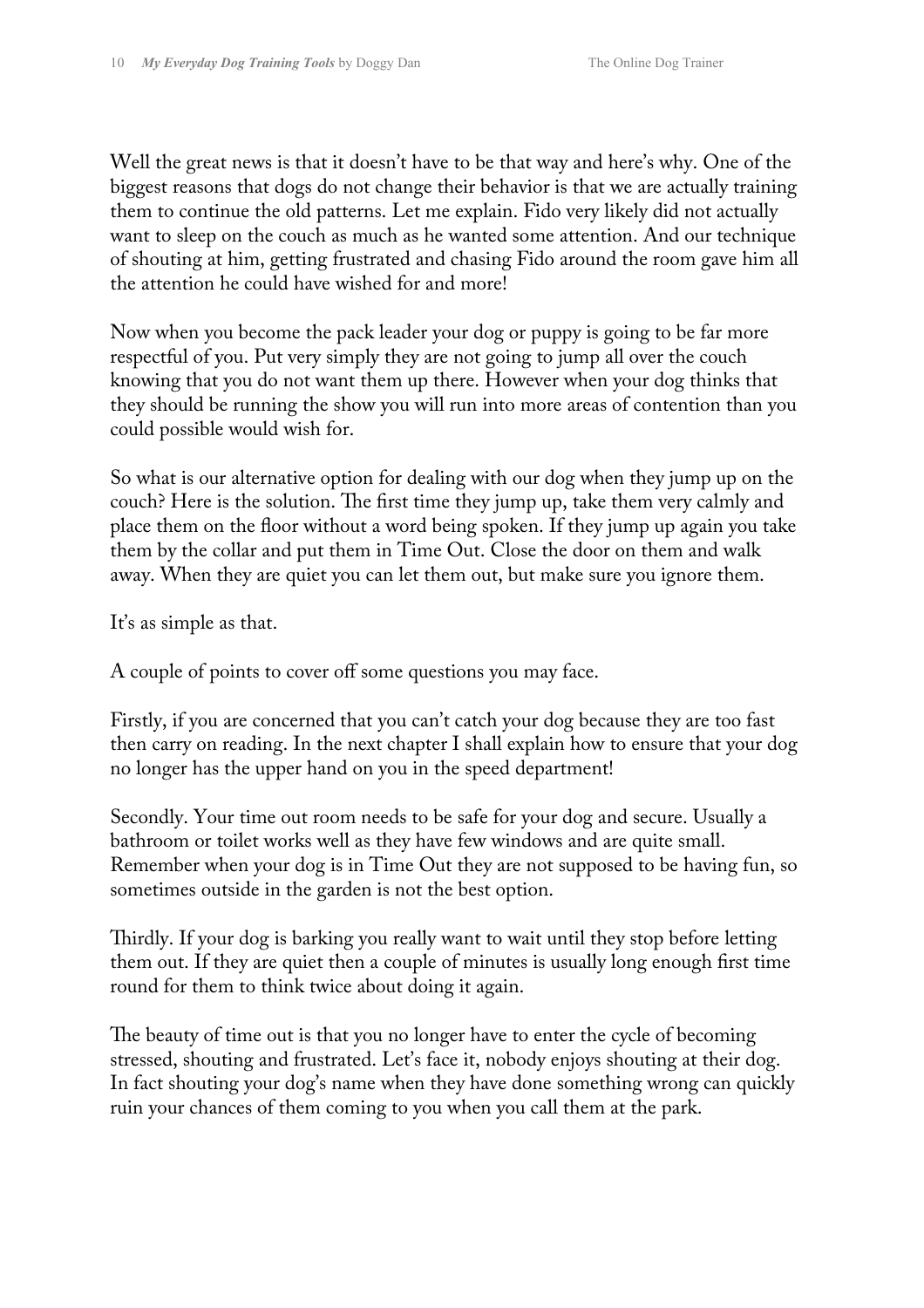Time Out can be used efectively for so many training issues as I demonstrate in my videos. It is simply a better choice of deterring unwanted behaviors than physically becoming aggressive to your dog or shouting.

Take a look around my complete puppy training and dog training solution:

#### [CLICK HERE](http://radyx.doggyd4n.hop.clickbank.net/?tid=asl_todt_medtt_v9_1d)

#### **5. Control The Environment (***Tools***: the Long Line and the Short Line)**



In the last section we talked about Fido running rings around you in the home. I have seen it so many times and it is often quite funny to start with. From little fufy white dogs to great big clumsy dogs, they have this knack of staying out of our reach when we want to grab them.

In this chapter I want to talk about the importance of controlling the environment when we are training our dogs. It is equally true when we are outside and we want to change a behavior or stop our dogs doing a certain thing. If they are out of our control there is not a lot that we can do.

Have you ever heard the saying "there is no point in shutting the gate after the horse has bolted"? Well this applies to dog training too. Once your dog is off the leash and is refusing to come to you there is not a lot that you can do. Similarly inside the home the dog that does not want to be caught will not be caught. Well at least not without a lot of effort.

So here is the simple tactic that all good dog trainers follow. Keep control of the environment. What does this mean to you? Well here are a couple of key tips.

Firstly, it means that outside at the park or the beach do not let your dog off the leash unless either, you have a good recall and you know that your dog will come back when you call them, or leave a line on your dog so that you can catch them again easier. The line could be anywhere from 2-30 meters long depending on your dog and the situation that you are facing. You attach it to your dog and then drop it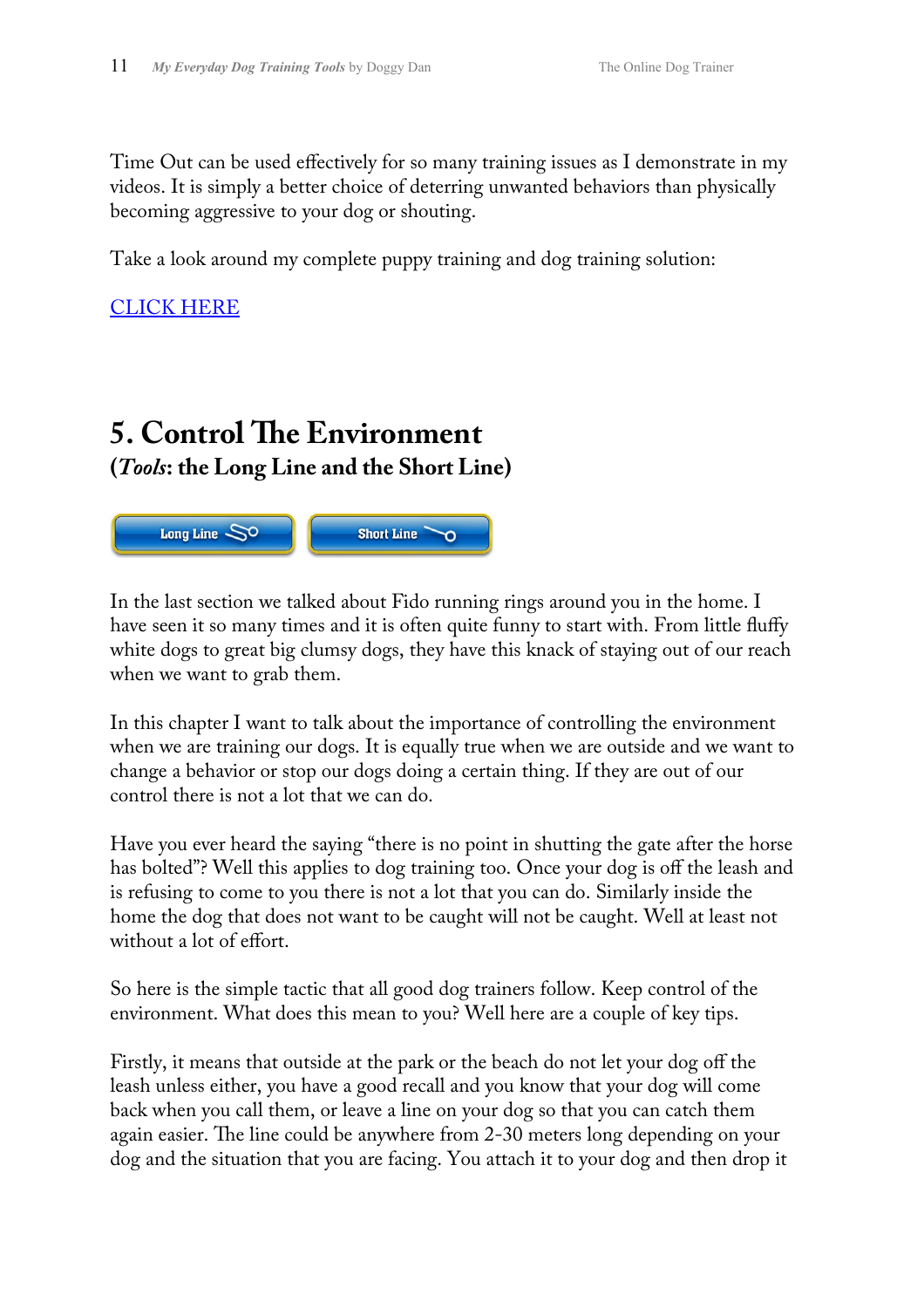on the ground. Then when they get too far away you simply stand on it and train them to stay close by you.

Now you may be thinking, Oh no that's not much fun! I don't want my dog to be the only dog running around with a line attached to them for the rest of their life, however this is not forever! Inside my site I show you a dog who is never let off leash because he runs away and in less than an hour we have him coming back to us every single time off leash. However you will see that to start with I use a long line to make sure that I succeed and set him up to win.

Secondly, inside your home you also need to be able to catch your dog easily and calmly during training. Again, attach a short line to them when you are working with them or trying to stop an unwanted behavior and suddenly all the silly chasing games will stop. Now I would not use their lead as this will be too heavy and the loop on the end can get caught up on things, rather a thin piece of string will do just fne.

The short line that you should use inside the house will only need to be a meter, or maybe two, long. You attach it to their collar and drop it on the floor. They then drag it around, most dogs will not even notice it's there and suddenly the tables have turned. Trying to catch your dog becomes the easiest thing in the world! No more screaming, shouting and chasing them. Instead you can calmly walk over towards them, stand on the line and before they even know it you have them under your control. Again it is only a training tool, and not needed forever, only when they are in the learning phase.

Controlling the environment is a very important concept. It changes things from being out of your control to being under your control. Only then can you start training your dog! Of course before any of this training takes place you need to have won your dogs mind and convinced them that you are the pack leader and that they are the follower rather than the other way round.

I encourage you to take a tour around my video website which shows you how to do all of this and much more:

[CLICK HERE](http://radyx.doggyd4n.hop.clickbank.net/?tid=asl_todt_medtt_v9_1d)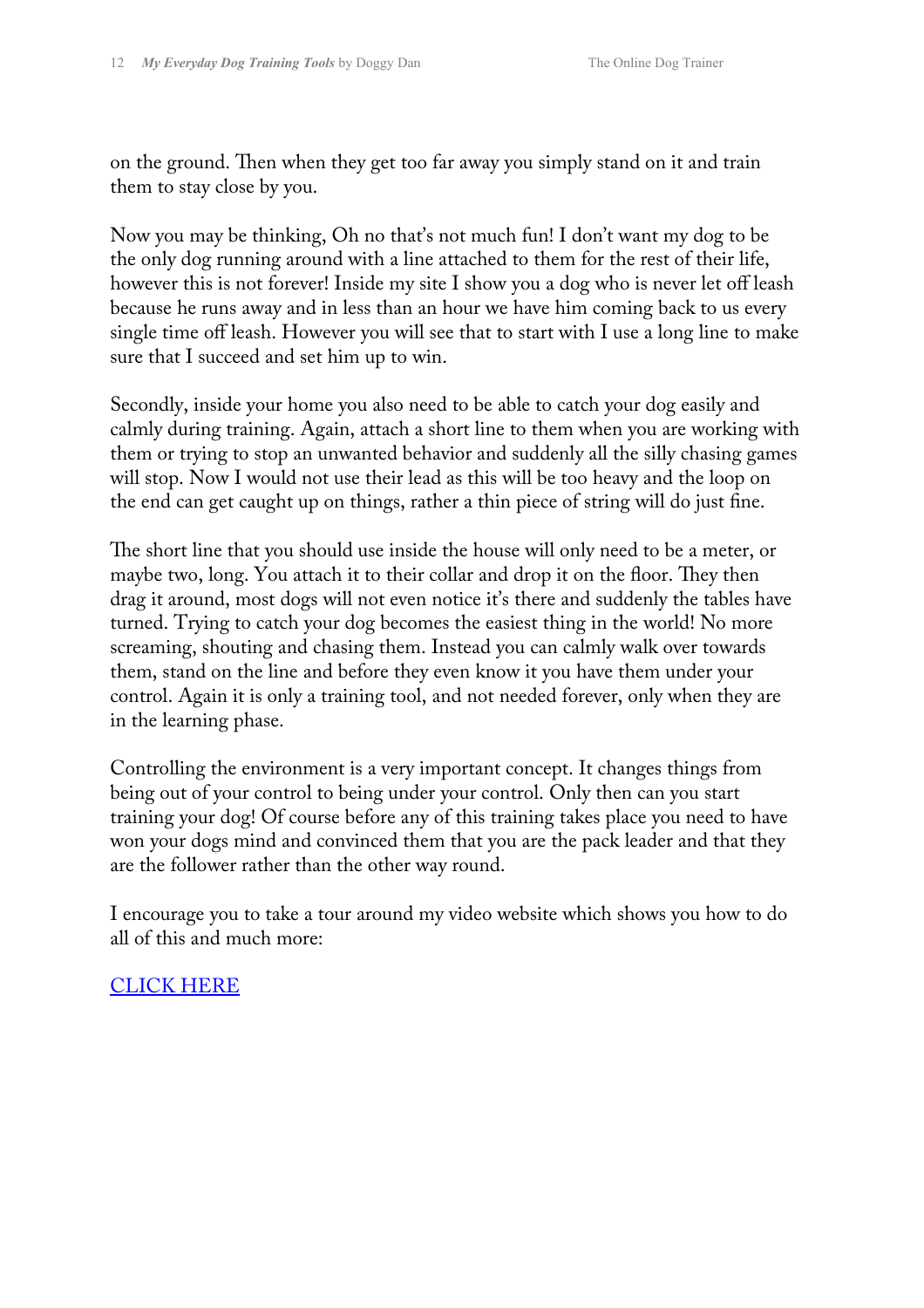# **6. Inside Every Dog Is A Great Dog**

#### Hi there,

If you are reading this, then some of what I have talked about must have struck a chord with you and that's great news.

I'm Doggy Dan. As a dog trainer with a huge passion for dogs I have a burning desire to share my knowledge to help make the world a better place for us all, including our beloved friends.

I believe that inside every dog is a good dog and inside every good dog is a great dog. It is a simple statement, but one that I've found to be true with every dog, every time. Working with thousands of dogs all over the country I have seen the most difficult of situations turn around when we choose to understand our dogs rather than train them through force.

Becoming the pack leader in a kind and gentle way is an absolutely crucial part of this and it is those secrets that I hold close to my heart that I want to share with you. It's these secrets of becoming the pack leader that your dog is looking for. Without them in place your dog will always see you as a follower and you will always struggle.

Whatever situation you are in there is an answer and it is often so much simpler than you care to imagine. Do not worry that your problem seems to be diferent from anything else you have seen, that your dog is older, or your issue only occurs when you are not home, or it appears to be random, or breed specific. The method that I would like to show you treats the cause of the problem, and when you do this the issue so often simply disappears all on its own.

If you are serious about sorting out your dogs behavioral issues and training your puppy up right from the start don't be tempted to try some fancy gadget that will only back fre on you later on. Learn that the real secret to success is YOU and having the skills and knowledge to get your dog to trust, respect and love you for who you are.

When you become the best pack leader that you can be they will chose to follow you. There will be no more need for shouting and scaring your dog.

When you chose your puppy or dog you had a certain relationship in mind. A wonderful, mutually benefcial relationship where things were not a strain and you